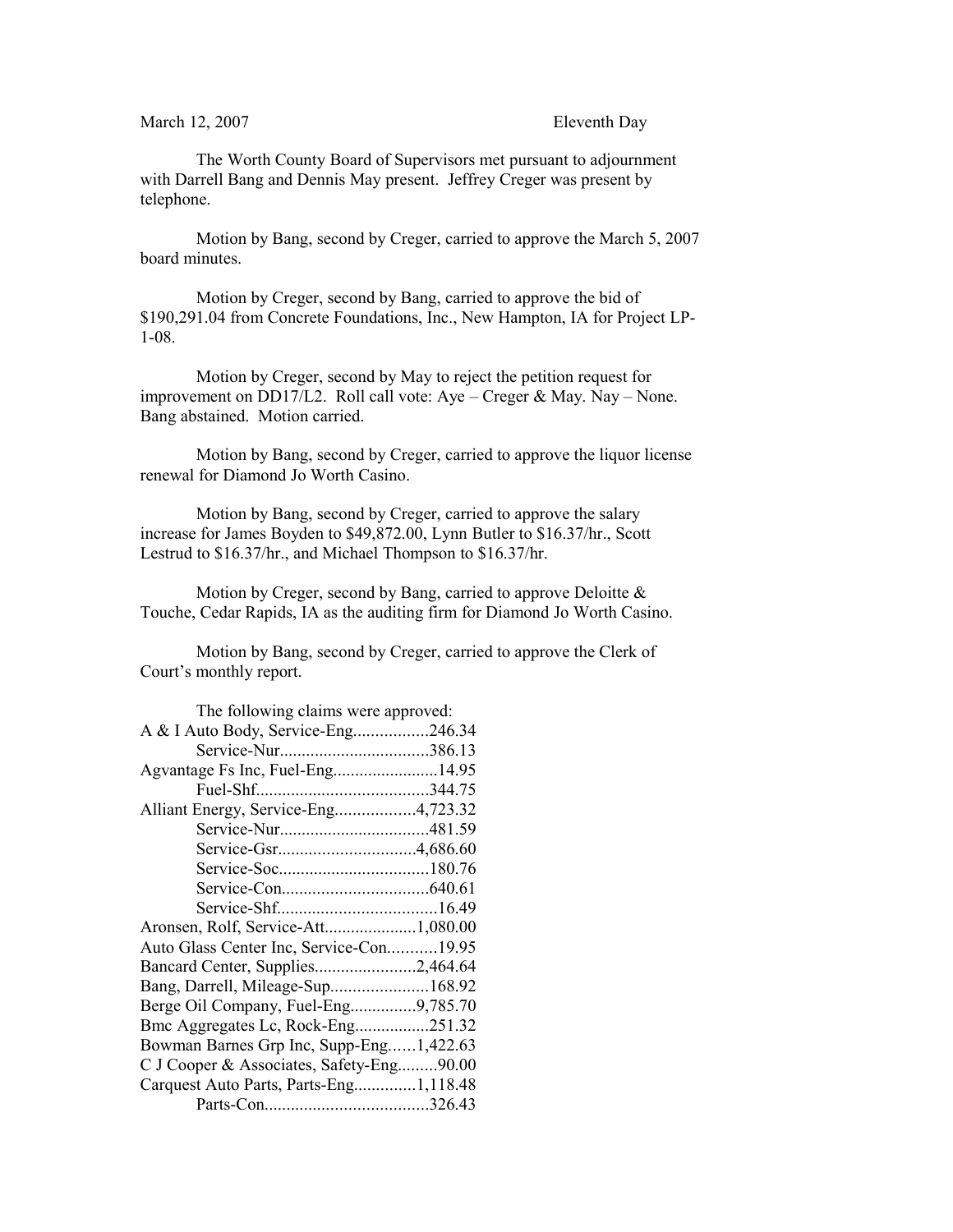| City of Fertile, Rutf-Eng9,324.24           |  |
|---------------------------------------------|--|
|                                             |  |
| City of Hanlontown, Rutf-Eng2,274.28        |  |
|                                             |  |
| City of Kensett, Service-Eng41.50           |  |
|                                             |  |
| City of Manly, Service-Eng24.43             |  |
| City of Northwood, Service-Eng34.00         |  |
|                                             |  |
|                                             |  |
|                                             |  |
| Clear Lake Comm Sch, Epsdt -Nur1,252.30     |  |
|                                             |  |
| Cole, Garrett, Bounty-Daa20.00              |  |
| Cole, Jesse, Bounty-Daa20.00                |  |
|                                             |  |
|                                             |  |
| Creger, Jeffrey, Mileage-Sup265.68          |  |
| D & L Equipment, Parts-Eng10.37             |  |
| Des Moines Marriott Down, Edu-Rec156.22     |  |
|                                             |  |
| Dick's Place, Service-Eng125.00             |  |
|                                             |  |
| Dive Rescue International, Edu-Ema210.61    |  |
| Dokken, George, Bounty-Daa10.00             |  |
| Ehrich, Cherrice, Mileage-Mha161.95         |  |
| Electronic Engineering, Service-Ema7.50     |  |
|                                             |  |
| Electronic Specialties, Service-Eng110.00   |  |
| Fallgatter's Market, Grant Promo-Nur106.40  |  |
|                                             |  |
|                                             |  |
| Fisher, Jane, Mileage-Mha42.23              |  |
| Five Star Cooperative, Supplies-Eng133.98   |  |
| Forest City Comm Sch, Epsdt -Nur13.70       |  |
| Freeborn County Coop, Oil-Eng1,545.81       |  |
| Galls Incorporated, Supplies-Shf139.92      |  |
| Greve Law Office, Copies-Att94.00           |  |
| Groveline, Service-Eng18.68                 |  |
|                                             |  |
| Halladay, William, Rent-Soc236.48           |  |
| Hampton-Dumont Co Sch, Epsdt -Nur204.80     |  |
| Hartwig, Andy, Safety-Eng48.01              |  |
| Heartland Power Coop, Service-Eng26.00      |  |
|                                             |  |
| Heartland Technology, Service-Dap767.25     |  |
| Huber Supply Co, Supplies-Eng133.44         |  |
| Humboldt Comm Sch, Epsdt -Nur60.80          |  |
|                                             |  |
| Hygienic Laboratory Acct, Supplies-Con22.00 |  |
| ING Aetna Financial, Annuity-Aud248.00      |  |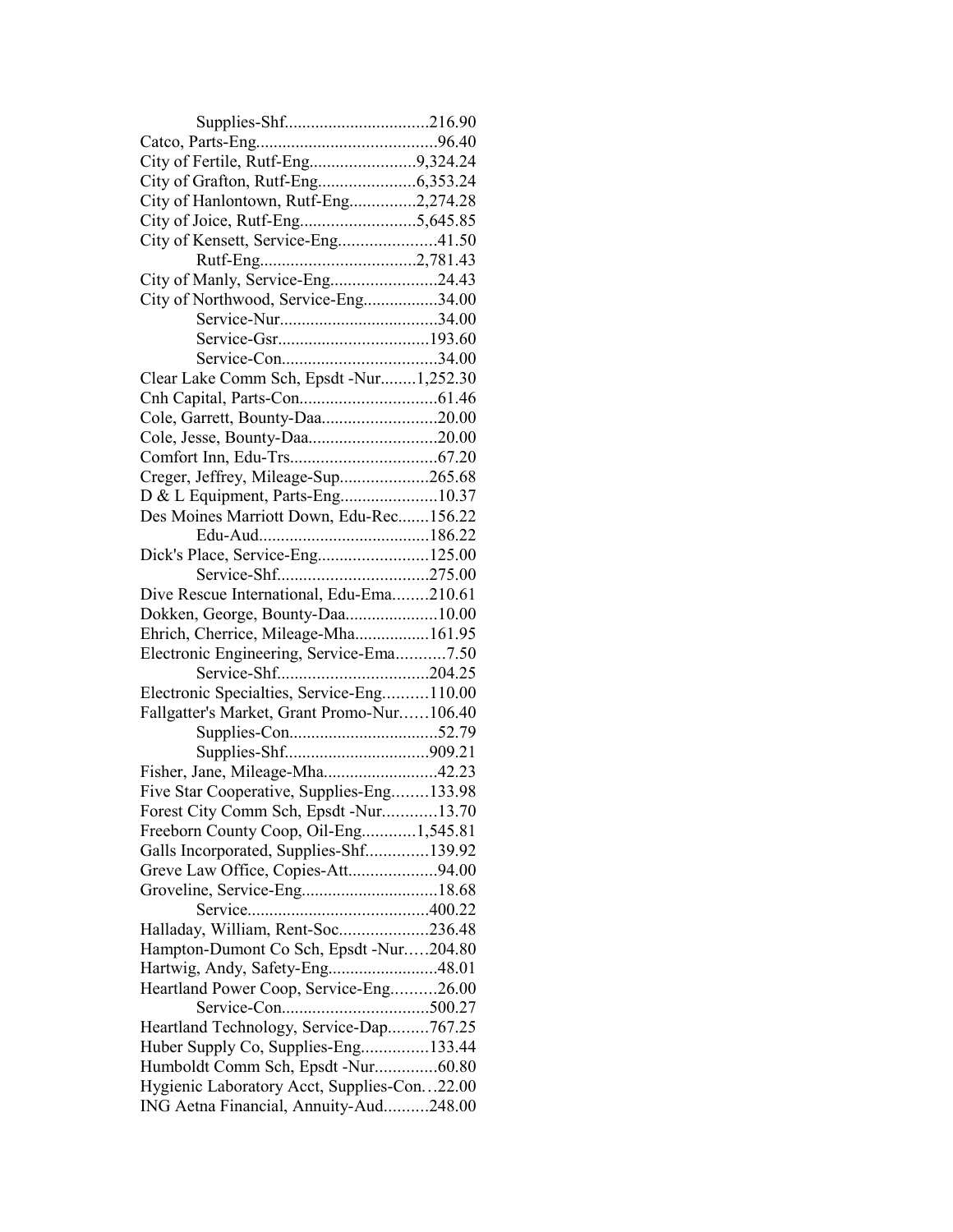| Injectech Diesel Service, Parts-Eng3.46    |  |
|--------------------------------------------|--|
|                                            |  |
|                                            |  |
| Jensen, Bobbie, Mileage-Mha50.02           |  |
| Kenison, Elizabeth, Mileage-Rec116.44      |  |
| Konica Minolta Business, Service-Nur75.64  |  |
| Lake Mills Comm Sch, Epsdt -Nur21.20       |  |
|                                            |  |
|                                            |  |
| Lawson Products Inc, Supplies-Con205.10    |  |
| Maher, Patrick, Mileage-Twp2.05            |  |
| Manly Junction Signal, Service-Eng27.95    |  |
|                                            |  |
|                                            |  |
|                                            |  |
| Marshall & Swift Inc, Service-Eng145.76    |  |
| Mason City Business, Service-Trs27.86      |  |
|                                            |  |
|                                            |  |
|                                            |  |
|                                            |  |
| Mental Health Center, Service-Mha4,039.21  |  |
| Service-Mha227.00                          |  |
| Meyer, Pam, Mileage-Twp4.10                |  |
|                                            |  |
| Midwest Wheel Companies, Parts-Eng12.40    |  |
| Midwest Wireless, Service-Eng41.64         |  |
|                                            |  |
|                                            |  |
| Service-Mha125.68                          |  |
|                                            |  |
| Mireles, Sandra, Mileage-Mha448.54         |  |
| Napa Auto Parts, Parts-Eng72.99            |  |
| Nashua/Plainfield Comm S, Epsdt -Nur122.80 |  |
| Niebur, Ellen, Mileage-Mha95.94            |  |
| North American Salt Co, Salt-Eng1,125.10   |  |
| North IA Comm Sch, Epsdt Escrow-Nur52.10   |  |
| Northwood Anchor, Pub Notice-Eng46.96      |  |
| Ad Promo-Nur135.00                         |  |
|                                            |  |
|                                            |  |
| Northwood Electric Inc, Service-Gsr216.69  |  |
| Northwood Equip Inc, Parts-Eng23.19        |  |
|                                            |  |
| Northwood Lumber Co, Supplies-Con170.99    |  |
| Northwood Motor Co, Parts-Con21.33         |  |
|                                            |  |
| Northwood Sanitation, Service-Nur60.00     |  |
|                                            |  |
| Northwood True Value, Supplies-Nur7.99     |  |
| Northwoods State Bank, Supplies-Trs28.55   |  |
|                                            |  |
| Nydegger, Joseph, Mileage-Twp2.46          |  |